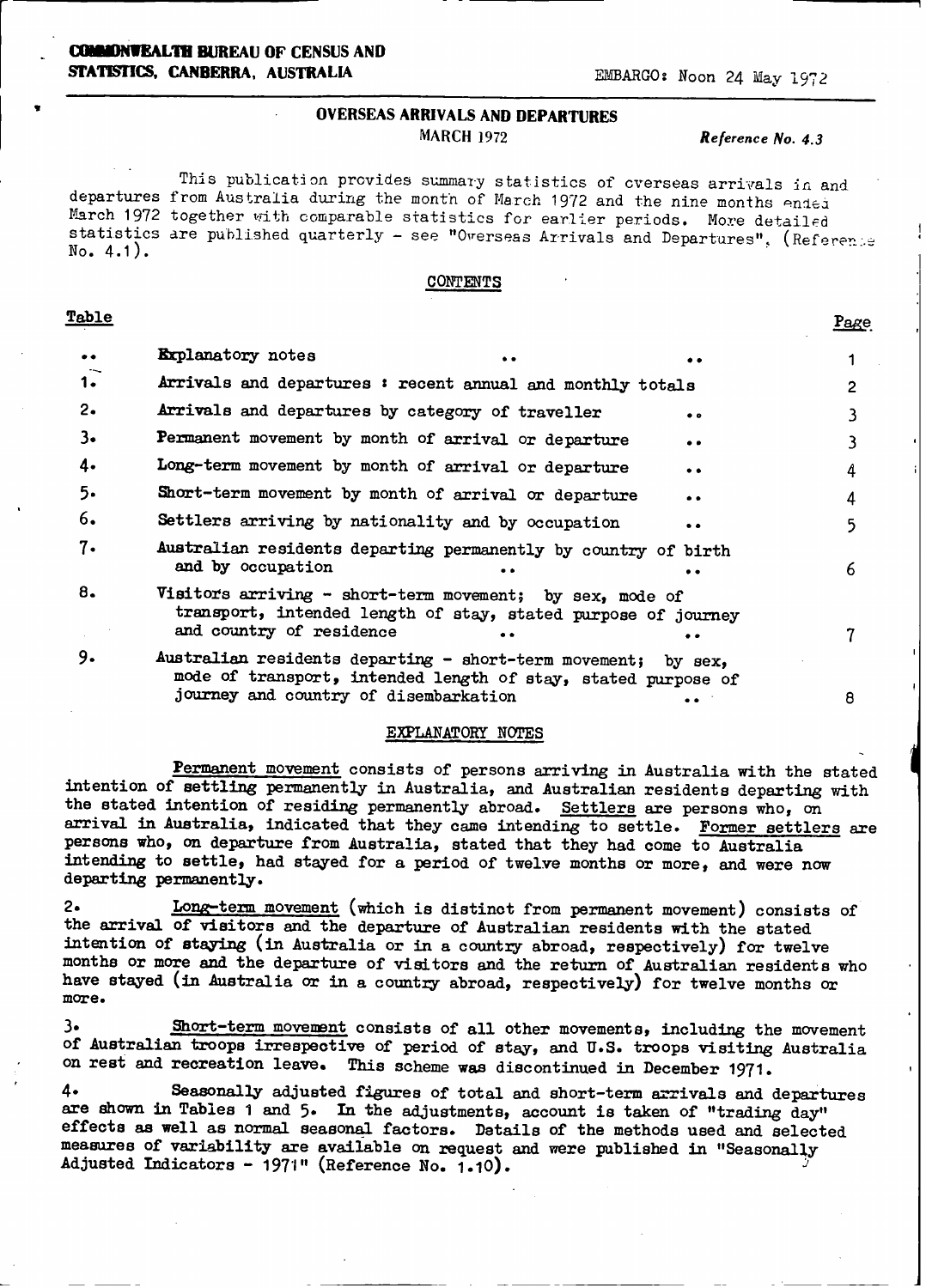**5.** Statistics of characteristics of travellers in the short-term movement from **April 1971** are estimates derived from a fifty per cent sample of short-term travellers. While the total number of such travellers and statistics of their mode of transport are **01-1.v** known, statistics in various classifications, e.g. nationality, may differ from **ose** that would be obtained from complete processing. A measure of this difference is **given by the** standard error. There are about **2** chances in **3** that the difference will be less than **1** standard error, and 19 chances in **<sup>20</sup>**that it will be less than **2 standard errors.** The standard error varies with the size of the estimate and the following table shows the standard errors of various estimate sizes.

| Size of quantity | Approximate standard |                         |  |  |  |  |
|------------------|----------------------|-------------------------|--|--|--|--|
| estimated        | error of estimate    |                         |  |  |  |  |
| (persons)        | Persons              | Per cent<br>of estimate |  |  |  |  |
| 10,000           | 100                  | 1.0                     |  |  |  |  |
| 5,000            | 70                   | 1.4                     |  |  |  |  |
| 1,000            | 32                   | $3 - 2$                 |  |  |  |  |
| 500              | 23                   | 4.5                     |  |  |  |  |
| 100              | 10                   | 10.0                    |  |  |  |  |

**6.** Statistics of permanent and long-term movement are based on records of all travellers in this movement and therefore do not contain sampling errors. However, since short-term movement is a component of total-movement, statistics of characteristics of travellers in total movement are subject to such errors. The magnitude of **standard:** errors in total movement is about **20** per cent less than in short-term movement.

**7. A** fuller description of the sampling procedures was published in "Overseas Arrivals and Departures, December Quarter 1971" (Reference No. 4.1).

|                             | Total     | arrivals*            |         | Total departures*     | Excess of arrivals |                 |           |
|-----------------------------|-----------|----------------------|---------|-----------------------|--------------------|-----------------|-----------|
| Period                      | Number    | Seasonally           | Number  | Seasonally            |                    | over departures |           |
|                             | recorded  | adjusted(a)          |         | reordered adjusted(a) | Males              | Females Persons |           |
| Year ended June $-$<br>1970 | 957,434   | $\bullet$ $\circ$    | 844,870 | $\bullet$             | 61,630             | 50,934          | 112,564   |
| 1971                        | 1,052,603 | $\bullet$ $\circ$    | 951,184 | $\bullet$             | 52,773             | 48,646          | 101,419   |
| Year ended December -       |           |                      |         |                       |                    |                 |           |
| 1970                        | 1,026,675 | $^{\circ}$           | 903,801 | $\ddot{\phantom{0}}$  | 65,546             | 57,328          | 122,874   |
| 1971                        | 1,078,798 | $\bullet$ $\bullet$  | 994,193 | $\bullet$             | 43,556             | 41,049          | 84,60;    |
| Nine months ended           |           |                      |         |                       |                    |                 |           |
| 1971<br>March               | 820,504   | $\ddot{\phantom{0}}$ | 694,215 | $\ddot{\phantom{0}}$  | 63,599             | 62,690          | 126,289   |
| 1972                        | 850,849   | $\bullet$ $\circ$    | 755,931 | $\bullet$ $\bullet$   | 46,803             | 48,115          | 94,918    |
| 1971                        |           |                      |         |                       |                    |                 |           |
| February                    | 88,135    | 90,698               | 75,372  | 81,346                | 7,087              | 5,676           | 12,763    |
| March                       | 85,727    | 83,970               | 83,361  | 78,161                | 2,616              | $-250$          | 2,366     |
| April                       | 71,688    | 81,260               | 78,542  | 75,347                | $-3,836$           | $-3,018$        | $-6,854$  |
| May                         | 90,321    | 91,675               | 100,931 | 93,403                | $-4,341$           | $-6,269$        | $-10,6.0$ |
| June                        | 70,090    | 82,272               | 77,496  | 84,046                | $-2,649$           | $-4,757$        | $-7,406$  |
| July                        | 80,756    | 94,585               | 76,495  | 93,911                | 2,004              | 2,257           | 4,261     |
| August                      | 90,242    | 92,263               | 82,435  | 79,521                | 4,088              | 3,719           | 7,807     |
| September                   | 97,618    | 95,721               | 68,462  | 79,962                | 13,557             | 15,599          | 29,156    |
| October                     | 103,664   | 96,428               | 74,159  | 83,273                | 15,560             | 13,945          | 29,505    |
| November                    | 90,479    | 92,666               | 76,707  | 85,615                | 5,578              | 8,194           | 13,772    |
| December                    | 102,720   | 91,887               | 112,329 | 89,490                | $-6,334$           | $-3,275$        | $-9,609$  |
| 1972 -                      |           |                      |         |                       |                    |                 |           |
| January                     | 115,602   | 92,459               | 94,778  | 82,790                | 10,717             | 10,107          | 20,824    |
| February                    | 85,278    | 84,671               | 78,423  | 81,418                | 4,786              | 2,069           | 6,855     |
| March                       | 84,490    | 81,586               | 92,143  | 84,945                | $-3.153$           | $-4,500$        | $-7,653$  |

**TABLE 1.** - OVERSEAS ARRIVALS AND DEPARTURES **s** RECENT ANNUAL AND MONTHLY **TOTALS**

**\*** Includes U.S. troops **on** rest and rec **reation** leave. **See** paragraph 3 of the explanatory notes (a) See paragraph 4 of the explanatory notes on page 1. **NOTE. Minus sign** (-) denotes excess of departures over arrivals.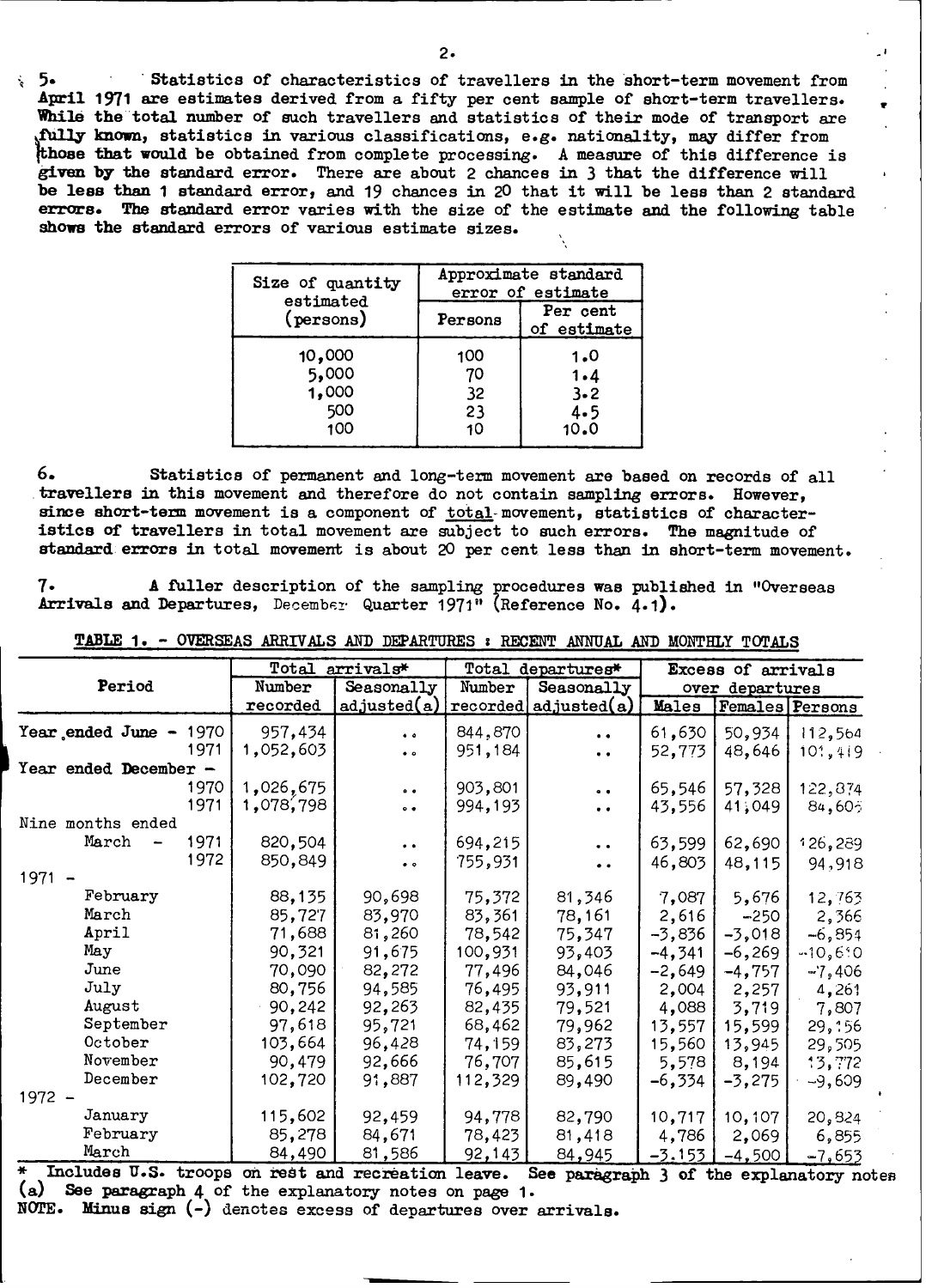# **TABLE 2. - OVERSEAS ARRIVALS AND DEPARTURES BY CATEGORY OF TRAVELLER**

|                                                                    |                | (Persons)         |         |                            |                   |                                    |  |
|--------------------------------------------------------------------|----------------|-------------------|---------|----------------------------|-------------------|------------------------------------|--|
| Category of traveller                                              |                | Year ended June   |         | Nine months<br>ended March | Month of<br>March |                                    |  |
|                                                                    | 1970           | 1971              | 1971.   | 1972                       | 1971              | 1972                               |  |
|                                                                    |                | ARRIVALS          |         |                            |                   |                                    |  |
| Permanent movement -                                               |                |                   |         |                            |                   |                                    |  |
| <b>Assisted settlers</b>                                           | 131,868        | 119,847           | 95,674  | 63,328                     | 10,574            | 6,173                              |  |
| Other settlers                                                     | 53,231         | 50,164            | 38,876  | 39,909                     | 4,591             | 4,410                              |  |
| <b>Total permanent</b>                                             | 185,099        | 170,011           | 134,550 | 103,237                    | 15,165            | 10,583                             |  |
| Long-term novement -                                               |                |                   |         |                            |                   |                                    |  |
| Australian residents                                               | 38,711         | 43,554            | 35,103  | 41,559                     | 3,159             | 3,631                              |  |
| Overseas visitors                                                  | 29,842         | <u>31,225</u>     | 24,691  | 22,440                     | 3,024             | 2,202                              |  |
| Total perm. and long-term                                          | 253,652        | 244,790           | 194,344 | 167,236                    | 21,348            | 16.416                             |  |
| Short-term movement -                                              |                |                   |         |                            |                   |                                    |  |
| Australian residents                                               | 314,591        | 378,855           | 294,168 | 346,197                    | 26,700            | 29,262                             |  |
| Overseas visitors*                                                 | <u>389,191</u> | 428,958           | 331,992 | 337,416                    | 37,679            | 38,812                             |  |
| <b>TOTAL ARRIVALS*</b>                                             | 957,434        | 1,052,603         | 820,504 | 850,849                    | 85,727            | 84,490                             |  |
|                                                                    |                | <b>DEPARTURES</b> |         |                            |                   |                                    |  |
| Permanent movement -                                               |                |                   |         |                            |                   |                                    |  |
| Former settlers                                                    | 26,082         | 28,244            | 21,547  | 23,409                     | 2,203             | 2,598                              |  |
| Other residents                                                    | 10,000         | 11,072            | 8,290   | 9,166                      | 931               | 963                                |  |
| Total permanent                                                    | 36,082         | 39,316            | 29,837  | 32,575                     | 3,134             | 3,567                              |  |
| Long-term movement -                                               |                |                   |         |                            |                   |                                    |  |
| Australian residents                                               | 63,454         | 66,463            | 49,886  | 50,282                     | 5,850             | 5,704                              |  |
| Overseas visitors                                                  | 17,414         | 19,928            | 14,737  | 17,070                     | 1,788             | 2,094                              |  |
| Total perm. and long-term                                          | 116,950        | 125,707           | 94,460  | 99,927                     | 10,772            | 11,359                             |  |
| Short-term movement -                                              |                |                   |         |                            |                   |                                    |  |
| Australian residents                                               | 322,420        | 377,165           | 259,348 | 310,807                    | 31,766            | 41,038                             |  |
| Overseas visitors*                                                 | 405,500        | 448, 312          | 340,407 | 345,197                    | 40.823            | 39,746                             |  |
| TOTAL DEPARTURES*                                                  | 844,870        | 951,184           | 694,215 | 755,931                    | 83,361            | 92,143                             |  |
| ¥.<br>Includes U.S. troops on rest and recreation leave.<br>notes. |                |                   |         |                            |                   | See paragraph 3 of the explanatory |  |

**TABLE 3. - OVERSEAS ARRIVALS AND DEPARTURES BY MONTH** 

**PERMANENT MOVEMENT**

**(Persons)**

|       |           | Arrivals |                    | Departures                       |       | Excess of arrivals<br>over departures |        |  |
|-------|-----------|----------|--------------------|----------------------------------|-------|---------------------------------------|--------|--|
| Month |           | Settlers | Former<br>settlers | Other<br>Australian<br>residents |       | Settlers                              | Total  |  |
| 1971  | February  | 14,658   | 1,864              | 914                              | 2,778 | 12,794                                | 11,880 |  |
|       | March     | 15,165   | 2,203              | 931                              | 3,134 | 12,962                                | 12,03! |  |
|       | April     | 11,401   | 1,759              | 809                              | 2,568 | 9,642                                 | 8.833  |  |
|       | May       | 12,935   | 3,186              | 1,139                            | 4,325 | 9,749                                 | 8,6:0  |  |
|       | June      | 11,125   | 1,752              | 834                              | 2,586 | 9,373                                 | 8,539  |  |
|       | July      | 13,354   | 2,718              | 889                              | 3,607 | 10,636                                | 9,747  |  |
|       | August    | 11,088   | 2,196              | 922                              | 3,118 | 8,892                                 | 7.970  |  |
|       | September | 12,845   | 2,287              | 813                              | 3,100 | 10,558                                | 9,745  |  |
|       | October   | 15,519   | 3,313              | 1,106                            | 4,419 | 12,206                                | 11,100 |  |
|       | November  | 12,528   | 2,489              | 930                              | 3,419 | 10,039                                | 9,109  |  |
|       | December  | 11,824   | 3,037              | 1,202                            | 4,239 | 8,787                                 | 7,585  |  |
| 1972  | January   | 7,923    | 2,603              | 1,321                            | 3,924 | 5,320                                 | 3,999  |  |
|       | February  | 7,573    | 2,168              | 1,020                            | 3,188 | 5,405                                 | 4,385  |  |
|       | March     | 10,583   | <u>2,598</u>       | 963                              | 3,561 | 7,985                                 | 7.022  |  |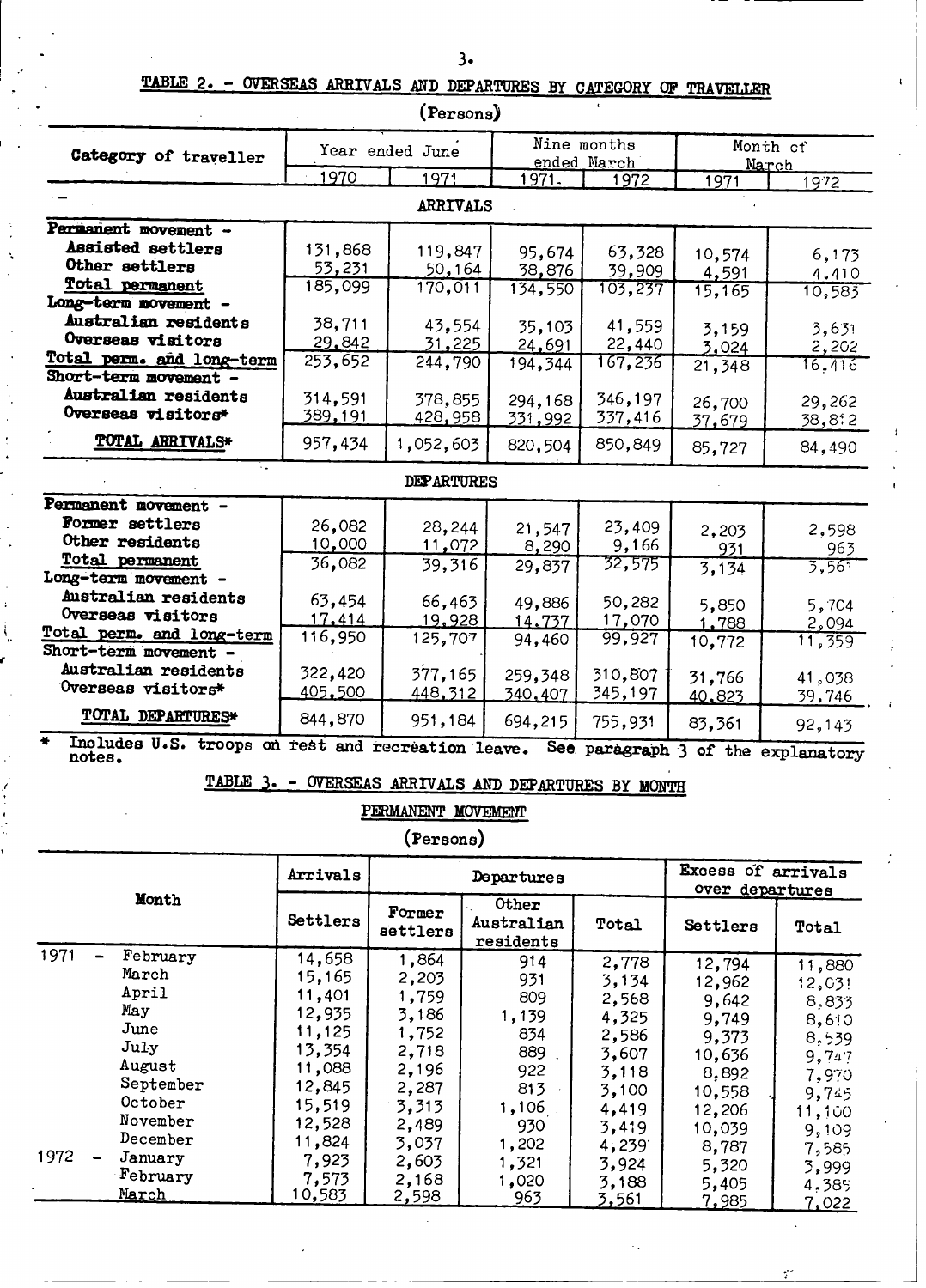## **TABLE 4. - OVERSEAS ARRIVALS AND DEPARTURES BY MONTH**

## **" LONG-TERM** MOVEMENT

| (Persons) |  |
|-----------|--|
|-----------|--|

|                                  |                | Arrivals                             |                      | Departures                          |                      | <b>Excess of arrivals</b><br>over departures |                      |  |
|----------------------------------|----------------|--------------------------------------|----------------------|-------------------------------------|----------------------|----------------------------------------------|----------------------|--|
|                                  | <b>Month</b>   | Australian<br>residents<br>returning | Overseas<br>visitors | Australian<br>residents             | Overseas<br>visitors | Australian<br>residents                      | Overseas<br>visitors |  |
| 1971<br>$\overline{\phantom{0}}$ | February       | 3,542                                | 3,163                | 5,304                               | 1,629                | $-1,762$                                     | 1,534                |  |
|                                  | March          | 3,159                                | 3,024                | 5,850                               | 1,788                | $-2,691$                                     | 1,236                |  |
|                                  | April          | 2,784                                | 2,027                | 4,820                               | 1,608                | $-2,036$                                     | 419                  |  |
|                                  | May            | 3,134                                | 2,532                | 6,077                               | 1,952                | $-2,943$                                     | 580                  |  |
|                                  | June           | 2,533                                | 1,975                | 5,680                               | 1,631                | $-3,147$                                     | 344                  |  |
|                                  | July           | 3,862                                | 2,218                | 6,202                               | 1,752                | $-2,340$                                     | 466                  |  |
|                                  | August         | 4,218                                | 2,287                | 5,333                               | 1,729                | $-1, 115$                                    | 558                  |  |
|                                  | September      | 4,016                                | 2,364                | 4,588                               | 1,509                | $-572$                                       | 855                  |  |
|                                  | October        | 4,768                                | 2,390                | 5,919                               | 1,809                | $-1,151$                                     | 581                  |  |
|                                  | November       | 4,104                                | 2,044                | 4,031                               | 1,663                | 73                                           | 381                  |  |
|                                  | December       | 7,364                                | 2,160                | 6,021                               | 2,570                | 1,343                                        | $-410$               |  |
| $1972 -$                         | January        | 5,676                                | 3,760                | 7,059                               | 1,976                | $-1,383$                                     | 1,784                |  |
|                                  | February       | 3,920                                | 3,015                | 5,425                               | 1,968                | $-1,505$                                     | 1,047                |  |
|                                  | March          | 3,631                                | 2,202                | 5,704                               | 2,094                | $-2,073$                                     | 108                  |  |
| NOTE.                            | Minus sign (-) |                                      |                      | denotes excess of departures over   | arrivals.            |                                              |                      |  |
|                                  |                | TABLE 5.                             |                      | OVERSEAS ARRIVALS AND DEPARTURES BY |                      | <b>MONTH</b>                                 |                      |  |

## **SHORT-TERM MOVEMENT**

t ÷

## **(Persons)**

|            |            | Arrivals |             |        | Departures                             |                 | Excess of arrivals          |               |  |
|------------|------------|----------|-------------|--------|----------------------------------------|-----------------|-----------------------------|---------------|--|
|            | Australian |          | Overseas    |        | Australian                             | <b>Overseas</b> | over departures             |               |  |
| Month      | residents  |          | visitors*   |        | residents                              |                 | visitorsAustralian Overseas |               |  |
|            | returning  | Number   | Seasonally  | Number | Seasonally                             |                 | residents visitors          |               |  |
|            |            | recorded | adjusted(a) |        | $ \mathtt{recovered} $ adjusted $(a) $ |                 |                             |               |  |
| $1971 -$   |            |          |             |        |                                        |                 |                             |               |  |
| February   | 28,789     | 37,983   | 36,326      | 24,332 | 30,115                                 | 41,329          | 4,457                       | $-3,346$      |  |
| March      | 26,700     | 37,679   | 34,460      | 31,766 | 28,632                                 | 40,823          | -5,066                      | $-3, 144$     |  |
| April      | 24,959     | 30,517   | 34,504      | 33.970 | 30,920                                 | 35,576          | $-9,011$                    | $-5,059$      |  |
| May        | 30,986     | 40,734   | 43,396      | 43,875 | 35,456                                 | 44,702          | $-12,889$                   | $-3,968$      |  |
| June       | 28,742     | 25,715   | 32,947      | 39,972 | 38,074                                 | 27,627          | $-11,230$                   | $-1,912$      |  |
| July       | 32,383     | 28,939   | 35,744      | 35,639 | 40,601                                 | 29,295          | $-3,256$                    | -356          |  |
| August     | 38,061     | 34,588   | 34,586      | 37,268 | 36,126                                 | 34,987          | 793                         | -399          |  |
| September  | 48,374     | 30,019   | 33,752      | 25,698 | 35,661                                 | 33,567          | 22,676                      | -3,548        |  |
| $0$ ctober | 42,821     | 38,166   | 35,996      | 27,635 | 34,669                                 | 34,377          | 15,186                      | 3,789         |  |
| November   | 31,670     | 40,133   | 36,576      | 25,810 | 34,848                                 | 41,784          | 5,860                       | -1,651        |  |
| December   | 29,089     | 52,283   | 37,989      | 61,580 | 38,300                                 | 37,919          | $-32,491$                   | 14,364        |  |
| 1972 –     |            |          |             |        |                                        |                 |                             |               |  |
| January    | 61,820     | 36,423   | 35,768      | 30,031 | 32,792                                 | 51,788          | 31,789                      | $-15,365$     |  |
| February   | 32,717     | 38,053   | 34,201      | 26,108 | 31,428                                 | 41,734          | 6,609                       | $-3,681$      |  |
| March      | 29,262     | 38,812   | 35,989      | 41,038 | <u>37,087</u>                          | <u>39,746 </u>  | $-11,776$                   | <u>- 934 </u> |  |

**J ncludes u..** troops on **rest** and recreation leave. **See paragr (a) See paragraph** 4 **of the** explanatory notes on **page 1. aph 3 of the explanatory notes**

NOTE. **Minus sign** (-) **denotes excess** of departures over arrivals.

Ą.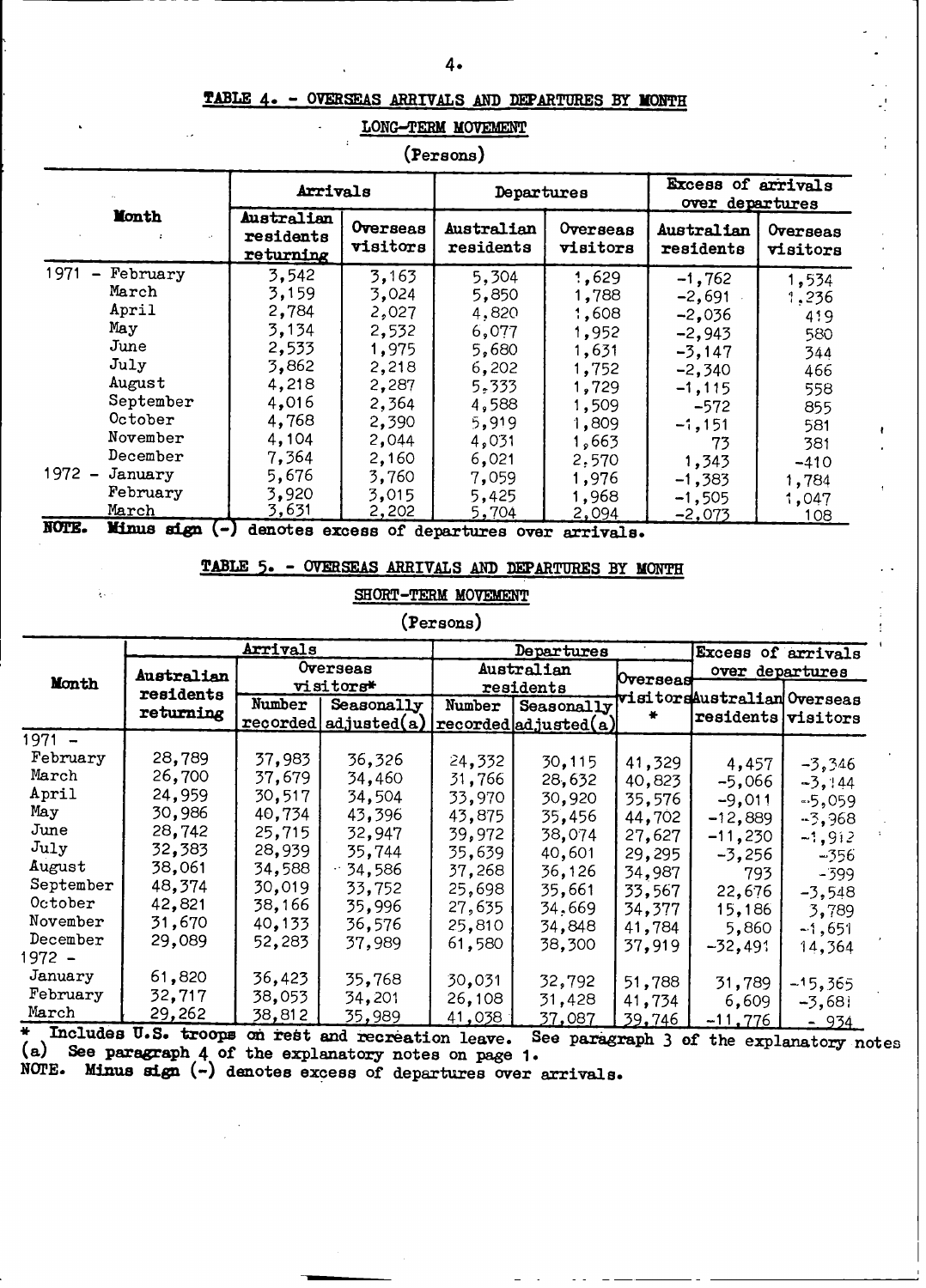**TABLE 6. - OVERSEAS ABRIVALS** : **SETTLERS ARRIVING BY NATIONALITY AND BY OCCUPAt'IOiI**

|                                        | (Persons)           |                      |                 |                             |               |                   |  |
|----------------------------------------|---------------------|----------------------|-----------------|-----------------------------|---------------|-------------------|--|
|                                        |                     | Year ended<br>June   |                 | Nine months<br>ended, March |               | Month of<br>March |  |
|                                        | 1970                | 1971                 | 1971            | 1972                        | 1971          | 1972              |  |
| Nationality -                          |                     |                      |                 |                             |               |                   |  |
| British: Country of citizenship -      |                     |                      |                 |                             |               |                   |  |
| Ceylon, India, Pakistan, Bangladesh    | 4,129               | 4,030                | 3,096           | 2,896                       | 418           | 336               |  |
| New Zealand                            | 5,267               | 4,767                | 3,568           | 2,927                       | 401           | 306               |  |
| United Kingdom and Colonies            | 73,422              | 62,606               | 49,388          | 39,542                      | 4,891         | 4,202             |  |
| Other                                  | 9,124               | 11, 225              | 8,695           | 9,381                       | 905           | 826               |  |
| Citizenship not stated                 | 5,941               | 2,511                | 3,868           | 2,670                       | 381           | 370               |  |
| Total British                          | 97,883              | $\overline{87, 239}$ | 68, 515         | 57,416                      | 6,996         | 6,040             |  |
| American (U.S.)                        | 3,591               | 5,447                | 4,449           | 5,798                       | 504           | 385               |  |
| Dutch                                  | 2,997               | 2,358                | 1,836           | 1,435                       | 237           | 51                |  |
| German                                 | 3,729               | 3,280                | 2,535           | 1,766                       | 495           | 143               |  |
| Greek                                  | 10,952              | 9,991                | 8,269           | 4,839                       | 1,395         | 888               |  |
| Italian                                | 10,598              | 7,826                | 6,443           | 4,688                       | 505.          | 358               |  |
| Iebanese                               | 4,006               | 3,930                | 2,981           | 2,427                       | 381           | 272               |  |
| Turkish                                | $\frac{3}{2}$ , 785 | 3,775                | 2,951           | 1,947                       | 212           | 55                |  |
| Yugoslav                               | 26,209              | 24,938               | 20,486          | 9,257                       | 2,214         | 931               |  |
| Other                                  | 21,349              | 21,227               | 15,885          | 13,664                      | 2,226         | 1.460             |  |
| Occupation -                           |                     |                      |                 |                             |               |                   |  |
| Professional, technical and related    |                     |                      |                 |                             |               |                   |  |
| $\pi$ orkers -                         |                     |                      |                 |                             |               |                   |  |
| Professional engineers                 | 1,292               | $^{\prime}$ , 288    | 1,029           | 890                         | 94            | 92                |  |
| Scientists                             | 583                 | 663                  | 550             | 383                         | 58            | 40                |  |
| Medical practitioners                  | 290                 | 350                  | 283             | 304                         | 31            | 31                |  |
| Teachers (incl. university, school,    |                     |                      |                 |                             |               |                   |  |
| pre-school)                            | 1,373               | 2,357                | 1,960           | 2,548                       | 139           | 134               |  |
| Other professional, technical and      |                     |                      |                 |                             |               |                   |  |
| related workers                        | 5.952               | 5,991                | 4,619           | 4,068                       | 509           | 402               |  |
| Total professional, etc.               | 10,220              | 10,549               | 6,441           | 8,193                       | 831           | 699               |  |
| Administrative, executive and          |                     |                      |                 |                             |               |                   |  |
| managerial workers                     | $\frac{7}{2}$ , 568 | 3,262                | 2,535           | 2,238                       | 283           | 230               |  |
| Clerical and sales workers             | 12,748              | 11,363               | 8,884           | 7,526                       | 1,017         | 847               |  |
| Farmers, fishermen, hunters, timber    |                     |                      |                 |                             |               |                   |  |
| getters and related workers            | 2,006               | 1,562                | 1,207           | 766                         | 175           | 74                |  |
| Miners, quarrymen and related workers  | 311                 | 253                  | 205             | 126                         | 19            | 16                |  |
| Workers in transport and communication | 4,137               | 3,373                | 2,549           | 1,996                       | 261           | 194               |  |
| Craftsmen and production-process       |                     |                      |                 |                             |               |                   |  |
| workers -                              |                     |                      |                 |                             |               |                   |  |
| Engineering                            | 9,165               | 7,936                | 6, 143          | 4,729                       | 744           | 526               |  |
| Building and construction              | 4,371               | 3,699                | 2,853           | 1,874                       | 332           | 194               |  |
| Other                                  | 28,305              | 23,604               | 18,990          | 11,849                      | 2,254         | 1,394             |  |
| Total craftsmen etc.                   | 4.841               | 35,239               | 27,986          | 18,452                      | 3.330         | 2.114             |  |
| Service, sport and recreation workers  | 7,130               | 6,600                | 5,116           | 4,244                       | 565           | 553               |  |
| Occupation inadequately described or   |                     |                      | 7,505           | 3,186                       | 405           | 344               |  |
| not stated<br>Not in the labour force  | 4,119               | 4,843                | 74,022          | 56.510                      | 8,279         | 5,512             |  |
|                                        | 99.219              | 92,867               |                 |                             |               |                   |  |
| TOTAL SETTLERS ARRIVING                | 185,099             | 170,011              | 134,550 103,237 |                             | 15,165 10,583 |                   |  |

**1. 1** \_\_\_\_\_\_\_\_\_ **U** -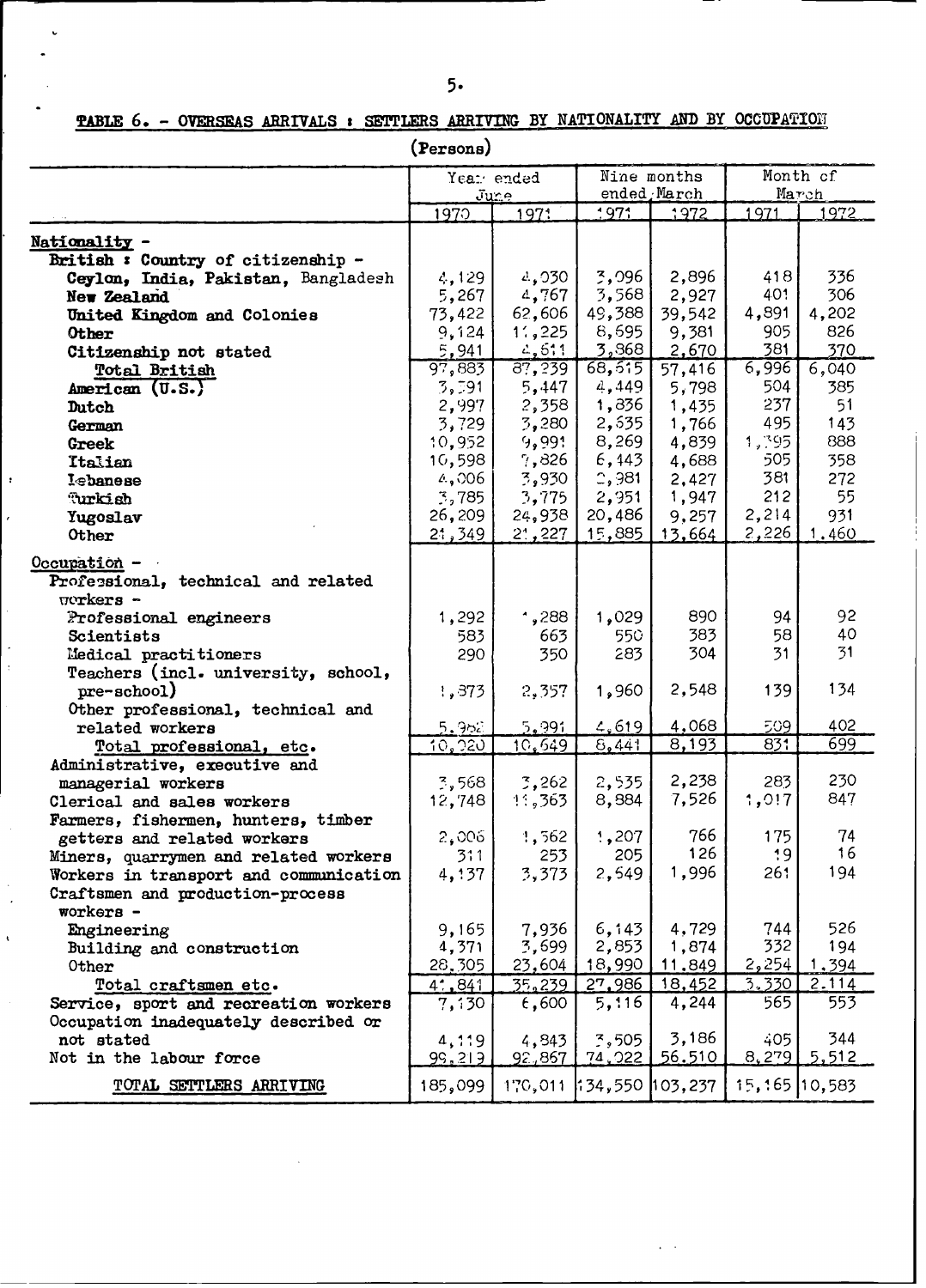| ۰.<br>۰.<br>٧<br>۰,<br>S<br>c<br>- 1 | I<br>I |
|--------------------------------------|--------|
|                                      |        |

# **TABLE 7.** - **OVERSEAS DEPARTURES**

 $\mathcal{L}$ 

# AUSTRALIAN RESIDENTS DEPARTING PERMANENTLY (a) BY COUNTRY OF BIRTH AND BY OCCUPATION

**(Persons)**

|                                          |        | Year ended<br>June | Nine months<br><u>ended March</u> |               | Month cf<br>March |              |
|------------------------------------------|--------|--------------------|-----------------------------------|---------------|-------------------|--------------|
|                                          | 1970   | 1971               | 1971                              | 1972          | 1971              | 19/2         |
|                                          |        |                    |                                   |               |                   |              |
| Country of birth -<br><b>Africa</b>      | 365    | 388                | 285                               | 355           | 30                | 43           |
| America - U.S. America                   | 1,076  | 1,061              | 813                               | 908           | 60                | 115          |
| Other                                    | 456    | 521                | 386                               | 474           | 35                | 80           |
| Asia                                     | 709    | 924                | 692                               | 696           | 95                | 98           |
| Europe - Germany                         | 1,040  | 1,109              | 835                               | 880           | 117               | 97           |
| Greece                                   | 537    | 528                | 398                               | 294           | 72                | 51           |
| <b>Italy</b>                             | 802    | 906                | 671                               | 649           | 88                | 47           |
| <b>Malta</b>                             | 483    | 474                | 386                               | 270           | 13                | 8            |
| Netherlands                              | 950    | 1,138              | 849                               | 915           | 44                | 80           |
| U.K. and Ireland                         | 16,238 | 16,948             | 13,107                            | 14,325        | 1,264             | 1,535        |
| Yugoslavia                               | 539    | 589                | 433                               | 509           | 52                | 73           |
| Other                                    | 1,892  | 2,338              | 1,627                             | 1,986         | 247               | 264          |
| Oceania - Australia                      | 8,828  | 9,825              | 7,363                             | 8,083         | 804               | 825          |
| New Zealand                              | 1,992  | 2,372              | 1,835                             | 2,086         | 197               | 225          |
| Other                                    | 77     | 130                | 108                               | 98            | 12                | 11           |
| At sea and not stated                    | 98     | 65                 | 49                                | 47            | Λ                 | 9            |
| $Occupation -$                           |        |                    |                                   |               |                   |              |
| Professional, technical and related      |        |                    |                                   |               |                   |              |
| $workers -$                              |        |                    |                                   |               |                   |              |
| Professional engineers                   | 245    | 308                | 217                               | 201           | 28                | 25           |
| Scientists                               | 214    | 236                | 181                               | 188           | 20                | 30           |
| Medical practitioners                    | 86     | 130                | 10 <sub>1</sub>                   | 109           | 13                | 12           |
| Teachers (incl. university, school,      |        |                    |                                   |               |                   |              |
| $pre-echoo1)$                            | 693    | 717                | 567                               | 599           | 36                | 42           |
| Other professional, technical and        |        |                    |                                   |               |                   |              |
| related workers                          | 1.966  | 2.215              | 1.624                             | 1,867         | 196               | 216          |
| Total professional etc.                  | 3,204  | 3,606              | 2,690                             | 2,964         | 293               | 325          |
| Administrative, executive and            |        |                    |                                   |               |                   |              |
| managerial workers                       | 1,050  | 1,161              | 878                               | 1,011         | 109               | 122          |
| Clerical and sales workers               | 3,723  | 4,192              | 3,162                             | 3,415         | 341               | 425          |
| Farmers, fishermen, hunters, timber      |        |                    |                                   |               |                   |              |
| getters and related workers              | 299    | 327                | 226                               | 231           | 26                | 20           |
| Miners, quarrymen and related workers    | 133    | 124                | 95                                | 97            | 13                | 9            |
| Workers in transport and communication   | 797    | 845                | 611                               | 715           | 57                | 78           |
| Craftsmen and production-process         |        |                    |                                   |               |                   |              |
| workers -                                |        |                    |                                   |               |                   |              |
| Engineering                              | 2,020  | 2,204              | 1,664                             | 1,694         | 180               | 207          |
| Building and construction                | 653    | 704                | 536                               | 610           | 62                | 63           |
| Other                                    | 3,904  | 4,088              | 3,082                             | <u>3,359 </u> | 351               | <u>372 </u>  |
| Total craftsmen, etc.                    | 6,577  | 6,996              | 5,282                             | 5,663         | 593               | 642          |
| Service, sport and recreation workers    | 1,004  | 1,108              | 834                               | 915           | 88                | 106          |
| Occupation inadequately described or not |        |                    |                                   |               |                   |              |
| stated                                   | 412    | 517                | 380                               | 477           | 49                | 59           |
| Not in the labour force                  | 18,883 | 20,440             | 15,679                            | 17,087        | 1.565             | <u>1.775</u> |
| TOTAL AUSTRALIAN RESIDENTS               | 36,082 | 39,316             | 29,837                            | 32,575        | 3,134             | 3,561        |
| DEPARTING PERMANENTLY                    |        |                    |                                   |               |                   |              |

**(a) Includes former settlers.**

 $\ddot{\phantom{a}}$ 

 $\ddot{\phantom{0}}$ 

 $\frac{1}{\epsilon}$ 

 $\ddot{\phantom{a}}$ 

 $\ddot{\phantom{a}}$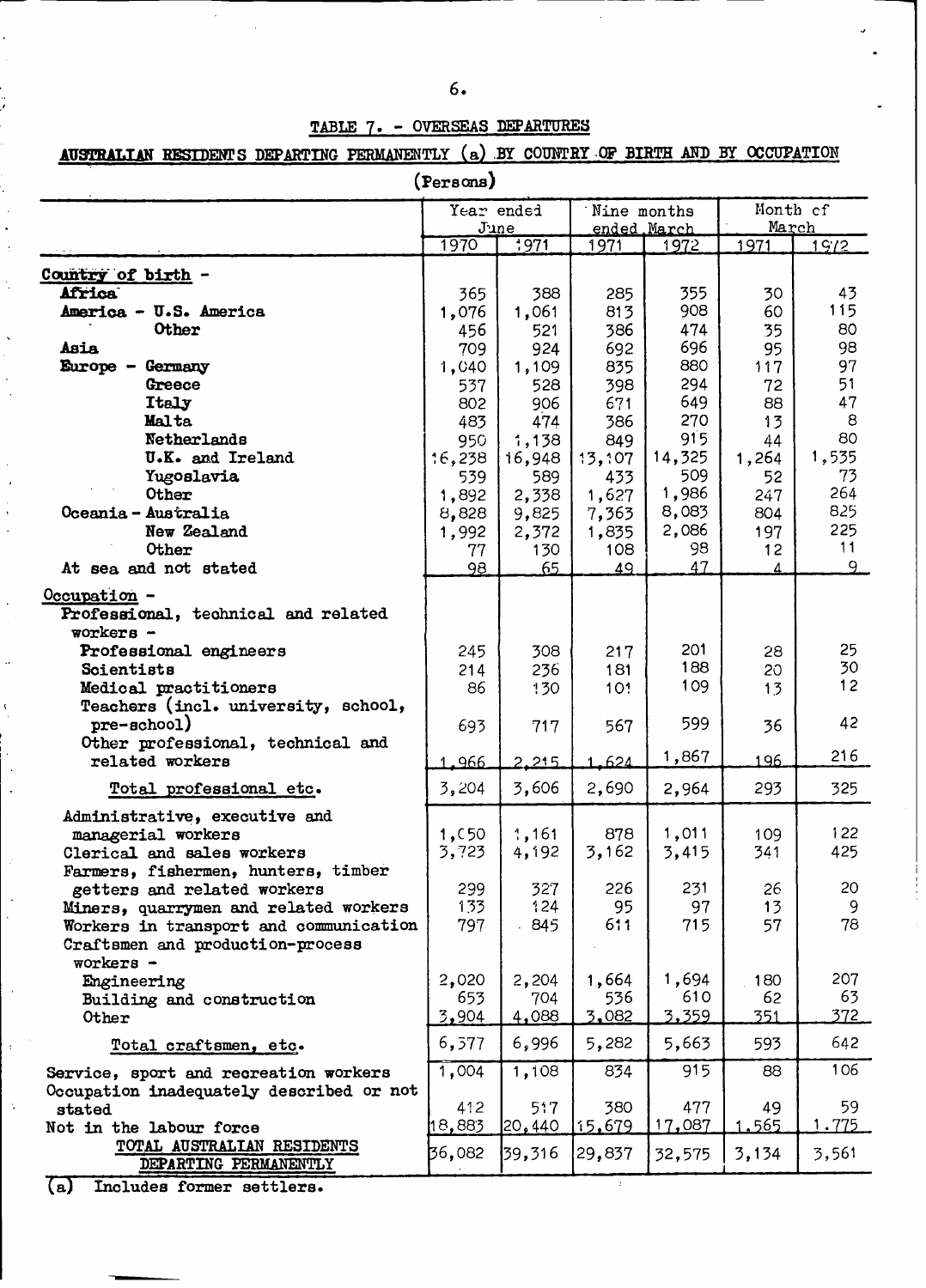Ì

# TABLE 8. - OVERSEAS ARRIVALS : SHORT-TERM MOVEMENT - VISITORS ARRIVING\*

## **BY SEX, MODE OF TRANSPORT, INTENDED LENGTH OF STAY, STATED**

PURPOSE OF JOURNEY AND COUNTRY OF RESIDENCE

J.

 $\bullet$ 

|                                                                                                                                                                                                   | Year ended<br>June                                        |                                                           | Nine months<br>ended March                                |                                                                 | Month of<br>March                                   |                                                     |
|---------------------------------------------------------------------------------------------------------------------------------------------------------------------------------------------------|-----------------------------------------------------------|-----------------------------------------------------------|-----------------------------------------------------------|-----------------------------------------------------------------|-----------------------------------------------------|-----------------------------------------------------|
|                                                                                                                                                                                                   | 1970                                                      | 1971                                                      | 1971                                                      | 1972                                                            | 1971                                                | 1972                                                |
| $Sex -$<br>Males*<br><b>Females*</b>                                                                                                                                                              | 262,246<br>126.945                                        | 275,876<br>153,082                                        | 212,713<br>119.279                                        | 199,852<br>137.564 13.398                                       | 24,281                                              | 22,110<br>16,702                                    |
| Mode of transport<br><b>Sea</b><br><b>Air*</b>                                                                                                                                                    | 17.317<br>371,874                                         | 17,268<br>411,690                                         | 14,364<br>317,628                                         | 15,102<br><u>322.314 l</u>                                      | 1,970<br>35,709                                     | 2,087<br><u>36.725 </u>                             |
| Intended length of stay -<br>Under 1 week*<br>1 week and under 2 weeks<br>2 weeks and under 1 month<br>1 month and under 6 months<br>6 months and under 12 months<br>Indefinite, not stated, etc. | 152,445<br>50,862<br>67,332<br>80,252<br>15,738<br>22,562 | 152,628<br>66,443<br>76,296<br>90,499<br>16,275<br>26,817 | 117,367<br>49,060<br>58,534<br>73,213<br>12,940<br>20,878 | 98,262<br>55,240<br>64,338<br>85,202<br>12,834<br><u>21,540</u> | 14,366<br>6,434<br>6,318<br>6,736<br>1,485<br>2,340 | 10,128<br>7,565<br>8,466<br>8,793<br>1,494<br>2,366 |
| Stated purpose of journey -<br>In transit<br><b>Business</b><br>Holiday*<br>Education<br>Other and not stated                                                                                     | 49,193<br>58,849<br>250,464<br>10,907<br>19,778           | 61,510<br>64,151<br>267,521<br>12,069<br>23,707           | 47,420<br>48,998<br>208,666<br>9,800<br>17,108            | 55,395<br>51,551<br>204,102<br>10,015<br><u>16,353</u>          | 5,383<br>6,605<br>23,181<br>729<br>1,781            | 6,688<br>6,443<br>23,053<br>773<br><u>1,855</u>     |
| Country of residence -<br>Africa<br>America - Canada<br>U.S. America                                                                                                                              | 6,879<br>8,858<br>55,135                                  | 8,229<br>11,210<br>78,107                                 | 6,433<br>9,154<br>60,633                                  | 6,788<br>11,525<br>65,030                                       | 730<br>1,080<br>8,982                               | 882<br>1,376<br>7,971                               |
| Other<br>- Hong Kong<br>Asia<br>Malaysia & Singapore<br>Japan                                                                                                                                     | 2,098<br>5,115<br>10,319<br>10,152                        | 3,057<br>6,509<br>11,775<br>15,125                        | 2,219<br>4,980<br>8,745<br>9,775                          | 2,716<br>5,561<br>10,298<br>11,367                              | 209<br>530<br>1,029<br>1,206                        | 322<br>707<br>1,184<br>1,509                        |
| Other*<br>Europe - U.K. and Ireland<br>Germany<br>Netherlands                                                                                                                                     | 99,327<br>36,520<br>4,769<br>4,096                        | 79,235<br>40,898<br>6,073<br>5,032                        | 62,335<br>34.469<br>4,981<br>4,220                        | 32,965<br>41,562<br>5,923<br>5,109                              | 6,335<br>3,811<br>673<br>497<br>16,067 1,602        | 1,889<br>5,155<br>708<br>676<br>1,777               |
| Other<br>Oceania - Fiji<br>New Zealand<br>Papua and New Guinea<br>Other                                                                                                                           | 13,480<br>4,180<br>90,694<br>27,349<br>10,220             | 17,718<br>4,822<br>96,276<br>31,679<br>13,213             | 13,995<br>3,841<br>70,573<br>25,573<br>10,066             | 4,444<br>77,044<br>29,483<br>11,534                             | 419<br>7,420<br>1,925<br><u>1,231</u>               | 448<br>9,877<br>2,861<br>1,470                      |
| TOTAL VISITORS ARRIVING<br>SHORT-TERM*                                                                                                                                                            | 389,191                                                   | 428,958                                                   | 331,992                                                   |                                                                 | 337,416 37,679                                      | 38,812                                              |

\_\_\_\_\_\_\_\_\_\_\_\_\_\_\_\_\_\_\_\_\_\_\_\_\_\_\_ **I** \_\_\_\_\_\_ **£ 1** - <sup>S</sup> **\* Includes U.-S. troops cn teat and reekeation leave. See paragraph 3 of theexplanatory notes.**